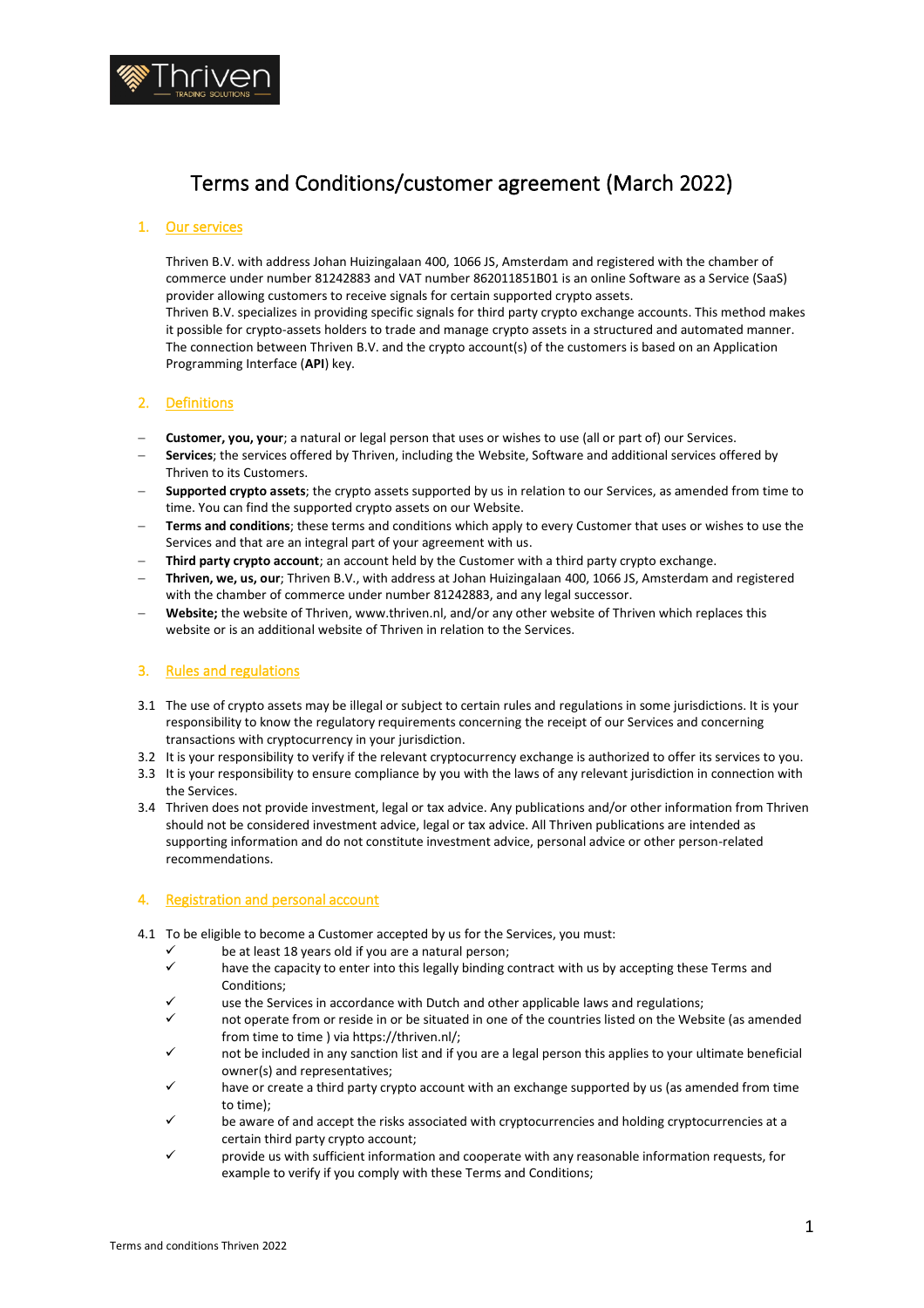

- have an account with us.
- 4.2 If you want to use our Services, you need to register on our Website and create a personal account.
- 4.3 You must protect the login details of your account and keep your password strictly secret. We will assume that all actions taken from your account are done by you or under your supervision and if you are a company, are done by the relevant authorised representatives.
- 4.4 You may not create an account under someone else's name or act like someone else in any other way.
- 4.5 You agree to provide up-to-date, complete, and accurate information on your account. You agree to promptly update your personal account and personal account details, including your bank account details and email address, when necessary, for example to ensure that we can contact you if needed. If we use the email address provided by you, emails provided to that address are assumed to be received by you. You are responsible to keep your information up-to-date and complete.

## 5. The Software

- 5.1 The Software of Thriven provides you a service to receive signals, which signals can automatically be executed on your third party crypto account for the supported crypto assets. In this respect you can:
	- Receive signals to place buy/sell orders on a third party supported crypto-asset exchange using the capabilities of third-party APIs and API features of Thriven. On request, Thriven can provide approval and possibilities to link the Software to more accounts held at a third party supported crypto exchange or to several third party crypto accounts held with different third party supported crypto exchanges.
	- Indicate/configurate the (risk) parameters used for the Software.
- 5.2 The Software can be applied to, and you give us an instruction that the Software may be applied to, all funds available of the supported assets on the relevant exchange account, unless explicitly agreed differently. The trades can relate only a part of or more than the funds available, depending on the risk profile/indicators chosen by you.
- 5.3 You acknowledge and agree that the form and nature of the Software (or any Software or API features) may change at any time without prior notice to you.
- 5.4 To use the Software, you need to have a third party crypto account on an exchange supported by Thriven. The supported exchanges (as amended from time to time) are stated on our Website. Thriven is authorized to change or remove the supported third-party crypto exchanges, for example if the exchange is not authorized (anymore) to offer the relevant services. Thriven will inform you of changes in the supported third-party crypto exchanges.
- 5.5 The third party crypto exchange used by you offers exchange services in relation to cryptocurrency and/or tokens. You are responsible for the creation and management of the third party crypto account(s). You are only allowed to connect a third party crypto account to the Software that is held in your name and held by you for your own behalf (whereby you are not acting for or on behalf of another person or entity and you will not hold any crypto or other assets on that account on behalf of any other person or entity).
- 5.6 You need to make sure that the API allows Thriven to only provide signals/execute cryptocurrency trades and not to transfer any kind of assets from your exchange account to Thriven and/or other third parties.
- 5.7 When you use the Software, you can always manually interfere with the trades. However, manually interfering with the trades could have negative effects on the operation and performance of the Services.
- 5.8 You accept the execution of all signals provided by our Software on the third party crypto account, which will result in automatic trading on the account held by you with the relevant third party crypto exchange. You always have the option to, manually, interfere with the trades or to stop the Software.

## 6. Provision of Software usage

- 6.1 You need a subscription as described in articl[e 8](#page-2-0) to get access to our Software and other Services.
- 6.2 You agree that your order is an offer to purchase under these Terms and Conditions, which must be accepted by us. We may choose not to accept orders at our sole discretion, even after we send you an order confirmation email.
- 6.3 Upon accepting your order after receipt of your complete sign-up details, other requested information and payment, Thriven grants you a non-exclusive, non-transferable, non-sublicensable, revocable, limited license to use the Software and only as permitted by these Terms and Conditions.
- 6.4 You acknowledge that Thriven 's API is an integral part of the Software and is subject to these Terms and Conditions. Access to regular and documented features of the API may become available automatically after acceptance of your subscription. You agree to use the API solely for establishing an electronic connection to thirdparty services that;
	- $\checkmark$  have provided such functionality as the regular feature of their Software or information system;
	- have granted and authorized you with such access; and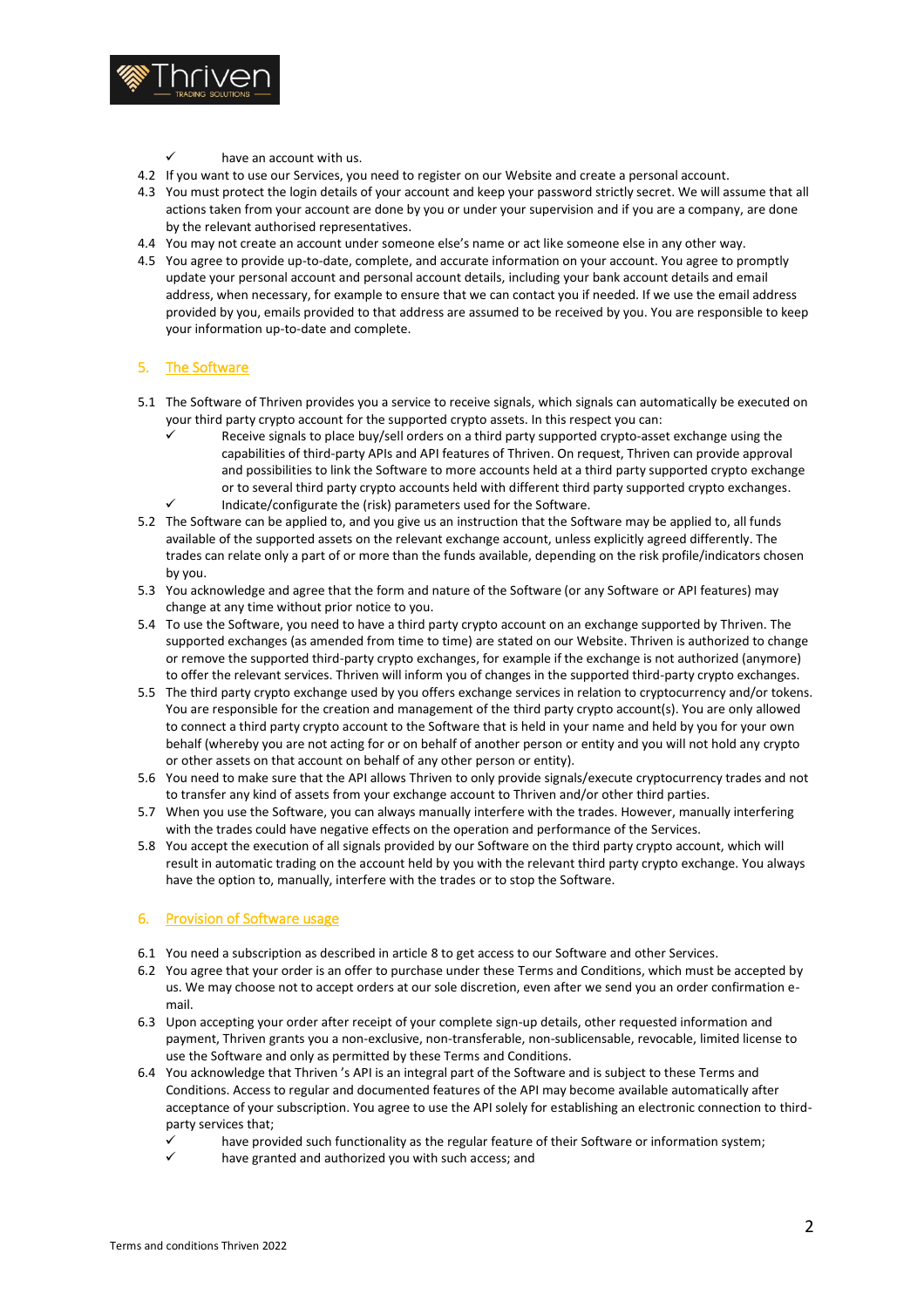

have regulated cooperation and/or have concluded agreements with you in accordance with the laws of your respective jurisdiction.

#### 7. Suspension of Software usage and other Services

- 7.1 You acknowledge and agree that Thriven may stop (permanently or temporarily) providing the Software (or any features/portion of the Software) and other Services in its sole discretion. We will inform you if we stop providing the Software and/or other Services and your payment obligations will (permanently or temporarily) be cancelled once we (permanently or temporarily) stop providing the Software. We strive to continue to provide the Software and to keep our Website available. However, the Software or the access to the Website can be discontinued due to several circumstances such as maintenance and including due to external circumstances for example relating to the internet, the API, malfunction of our systems, malfunction of third-party systems and services or other unforeseen circumstances.
- 7.2 Thriven is entitled to (temporarily or permanently) block your account/suspend your subscription and deny you access to the Website and/or Software, for example if we suspect abuse or if we suspect that you do not comply with these Terms and Conditions, including conditions and policies and payment obligations referenced herein.
- 7.3 Thriven can apply the above-mentioned authorizations in its sole discretion including:
	- If Thriven knows or reasonably suspects that providing the Services regarding your subscription or the use by you of the Software and/or your account is or could be fraudulent or involves any criminal activity, including money laundering or terrorist financing or could otherwise be in breach of applicable law.
	- If there is a change in applicable rules and regulations that impacts our contractual relationship.
	- If Thriven reasonably believes that it is necessary or desirable to do so to protect the security of the Account, including circumstances where any account details may have been lost or stolen;
	- If it is obliged to do so as a result of any law or regulation or the direction/ instructions of any authorized authority or regulatory body;
	- If you spread information which puts the performance of the Services in danger for other Customers such as, but not limited to, encouraging Customers to interfere with the provided Software by executing trades manually;
	- If an event occurred that would make providing the Services commercially unreasonable for Thriven.

#### <span id="page-2-0"></span>8. Subscriptions and payments

- 8.1 Subscriptions can be requested on our Website or via any of other method indicated by Thriven. Subscriptions for the first subscription period are offered per quarter and/or per half a year. Subscriptions are offered in different categories, whereby different Services and a different price is connected to the relevant subscription category. The available categories with the relevant services and prices are available on the Website.
- 8.2 As a part of the subscription request, you must provide Thriven with the (online) subscription form and the requested information. After submitting the form, Thriven will decide if you will be accepted to use the Services. Further, it is possible that the Services are not (yet) available, whereby you can be listed on the waiting list until the Services will become available.
- 8.3 If you are approved, you can proceed with the subscription payment for the first month. Upon receiving the payment, an e-mail is provided with further instructions. You will provide Thriven with a SEPA mandate to deduct the relevant monthly amount from your payment account during your subscription period. The monthly amount is due and payable on the  $1<sup>st</sup>$  day of the relevant subscription month.
- <span id="page-2-1"></span>8.4 You are allowed to request to change (upgrade or downgrade) your subscription category during the subscription period. If you upgrade your subscription category the new category will be applicable within 48 hours after the receipt of your upgrade request. The price will be adjusted on a pro rata basis for that month. As of the  $1^{st}$  day of the next subscription month, the full monthly amount for the revised category applies. If you downgrade your subscription category the new category will be applicable as of the  $1<sup>st</sup>$  day of the next subscription month. As of that day the price will be adjusted to the new subscription category.
- 8.5 As a part of the subscription category, a maximum trading balance is set for a Third party crypto account which is connected to our Software. Thriven will provide its Services in relation to the full amount held on the connected Third party crypto account. Customers are responsible to stay below the maximum trading balance of the chosen subscription category. This means that if the amount on the Third party crypto account exceeds the threshold, an amount needs to be transferred to another account of you.

If you wish to exceed the maximum trading balance of your subscription category on a Third party crypto account which is connected to our Software, you must request to change your subscription category (as described in 8.4). If you don't request to change your subscription category during the subscription period but you exceed the maximum trading balance, Thriven will try to inform you within one month after exceeding the limit that your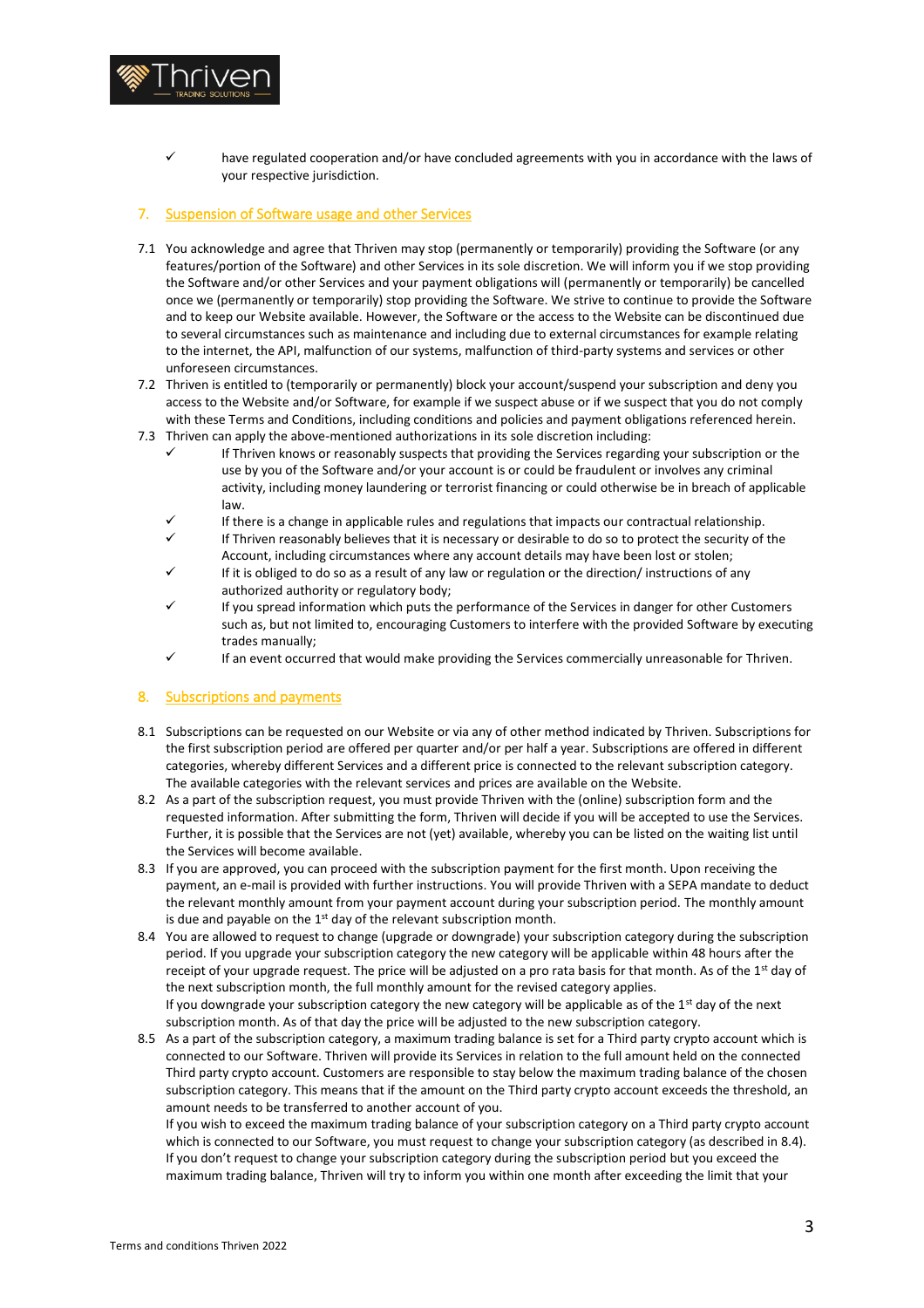

maximum trading balance is exceeded and that Thriven upgrades your subscription category to the next (higher level) subscription category as of the 1st day of the next subscription month. This means that your monthly subscription amount will also be adjusted as of the 1st day of the next subscription month for your revised subscription category. You can use the additional services connected to your revised subscription category as of that day as well.

If you don't want to switch to the upgraded subscription category because your maximum trading balance is exceeded, you should withdraw part of your trading balance on a Third party crypto account which is connected to our Software to ensure that the balance is below the maximum trading balance of your subscription category. Further, you need to inform us via support@thriven.nl that you wish to stay in your previous subscription category before the 1st day of your new subscription period. After that time, you can use the downgrade possibility as described in [8.4.](#page-2-1) 

- 8.6 Available methods of payment (as amended from time to time) are displayed on the Website.
- 8.7 You may not subscribe for/create an account with us under someone else's name or act like someone else in any other way.
- 8.8 For new Customers, the subscription period starts on the first day of the subscription period, which is indicated by us.
- 8.9 For current Customers, the new subscription period starts at the day after the Customer's old subscription period ends.
- 8.10 The Customer can cancel the subscription at least 48 hours before the end of the subscription period. The account of the Customer will remain active until the end of the relevant subscription period.
- 8.11 A subscription will be automatically extended on a monthly basis after expiration of the first subscription period, unless the Customer terminates the agreement with us as per the end of the subscription period to avoid automatic renewal of the subscription within the account of the Customer. A request for termination should be provided to us before the end of the term of the subscription period and should be received by us at least 48 hours before the end of the subscription period.

If we have not received a termination request, the subscription will be automatically extended and the Customer will receive an invoice for the next month of the new subscription period.

A Customer can request for suspension of the subscription as per the end of a subscription period. This request should also be received by us at least 48 hours before the end of the subscription period. As a result, the Customer would keep his/her account with us, but the access to the Software and other Services will be suspended. The payment obligations will also be suspended.

A Customer can resubscribe/activate the access to the Software and the other Services within the account of the Customer or a Customer can request a new subscription on our Website.

8.12 We can and are authorized to receive commissions from supported third party exchanges in relation to a referral of a Customer.

## 9. Pricing and offers

- 9.1 All prices, discounts, and promotions posted on our Website are subject to change and include taxes.
- 9.2 You will be charged the price agreed at the time the order is placed for the first month. You provide us with a SEPA mandate to deduct the agreed price on a monthly basis from your bank account until your subscription is terminated in accordance with these Terms and Conditions. You are authorised to request for a change in your subscription category during the subscription period. If your subscription category changes during the subscription period, you will pay the relevant category amount as of the date of the change of your subscription category (pro rata if applicable, in case of an upgrade). Additional charges or taxes may be applied by third parties such as payment service providers or banks. The agreed price is a fixed amount per period and does not depend on any results on your third party crypto exchange account and should be paid in advance.
- 9.3 When a subscription is automatically extended on a monthly basis after expiration of the first subscription period, you will be charged our monthly, fixed price for the subscription category similar to the last subscription category applicable to your subscription, which price you can find on our Website, on the  $1<sup>st</sup>$  day of the relevant subscription month. If you do not pay timely, we are authorised to stop the Services and a late payment compensation can be charged for. If you would like to change your subscription category after the end of your quarterly or six-month subscription period, you can inform us 48-hours before the end of your subscription period and the new category will apply as of the 1<sup>st</sup> day of your new subscription period. Thriven is authorised to change available subscription categories and related services. If Thriven stops providing a certain subscription category Customers will be informed before the change. If at the end of the subscription period the relevant category is not available anymore and the Customer has not indicated its preference for a subscription category, the most similar category (in Services and price) will be applied by Thriven.
- 9.4 If we change our prices, that change will apply to purchases made or changes in subscription categories after the date the change comes into effect. Changes for current Customers will apply as of the 1<sup>st</sup> day of the next subscription period.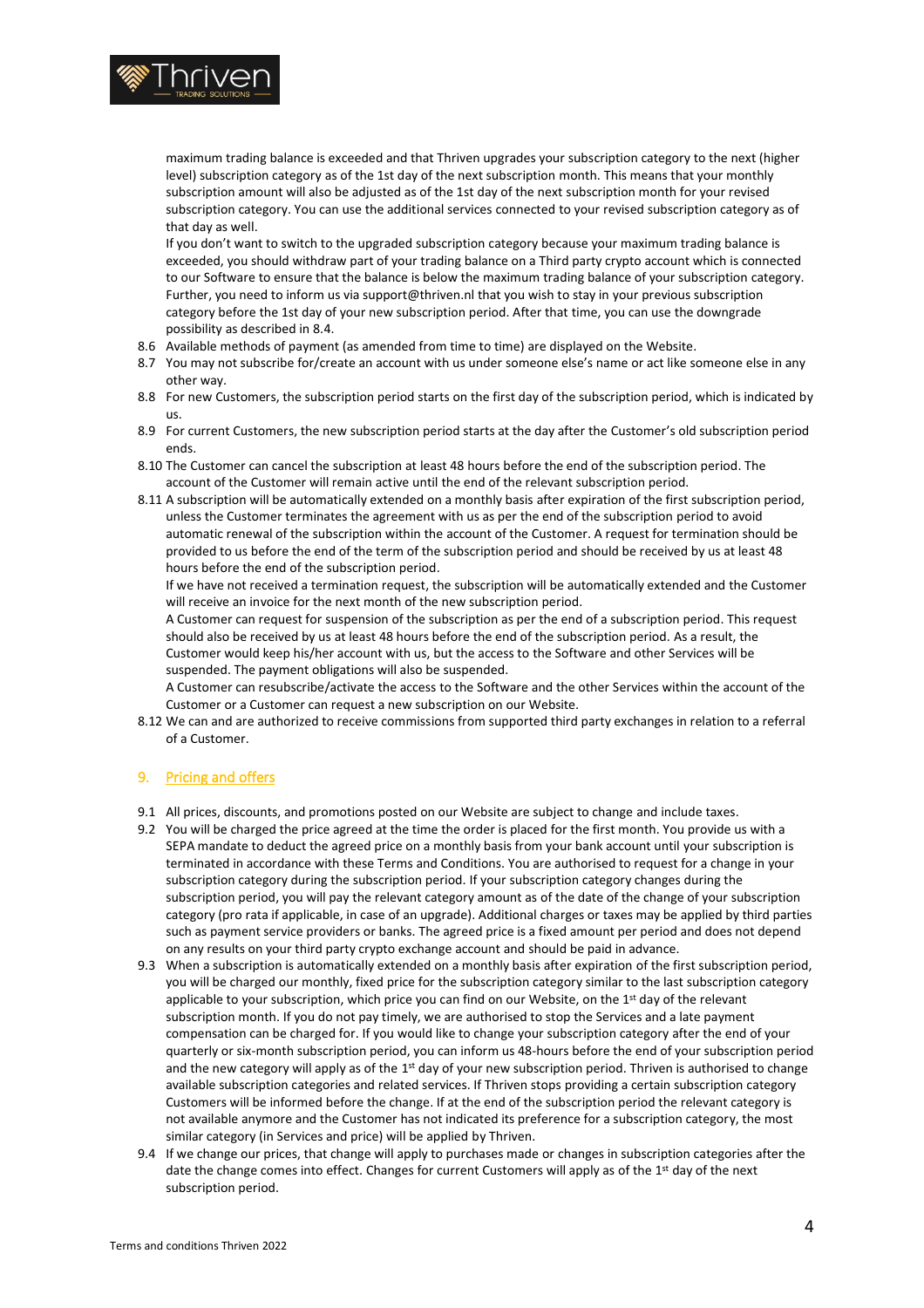

- 9.5 The payment information you supply to us and any payment service provider we may use from time to time is true, correct and complete.
- 9.6 A set-off right by you is excluded.
- 9.7 Thriven is not responsible for any transaction costs. The transaction costs depend on the policy of the relevant crypto exchange and the agreement that you have with the relevant crypto exchange and will be paid by you to the crypto exchange.

#### 10. Termination and withdrawal of the subscription for the Services

- 10.1 If you are a consumer (natural person, not acting in the course of its business or profession) and if you obtained your first subscription, you are authorized to cancel the subscription within 14 days by sending an email to: support@thriven.nl in which you clearly state that you wish to cancel your subscription. Please note that any trades performed on the basis of the Software cannot be made undone.
- 10.2 If you withdraw the subscription, you will pay pro rata for the period you have already been able to use the Software. You will get the rest of the paid amount back as a refund on the same bank account, held in your name.
- 10.3 If you wish to terminate your Thriven account and your subscription for the Services, you can send an email with this request to support@thriven.nl. Your subscription will be terminated at the end of your subscription period. Your request needs to be received at least 48 hours before the end of the subscription period.
- 10.4 Unless otherwise agreed, trading will be stopped on the last day (at 12 pm) of your subscription period and open positions will be closed at market prices.
- 10.5 You can inform us at any time that you do no longer wish to use the Services. To stop trading while the subscription is still valid, an e-mail has to be sent to support@thriven.nl. We strive to stop trading within 72 hours upon receiving the e-mail and open positions will be closed at market prices. You can also terminate the API connection to stop the Software. However, to enable us to close positions a request is required. Your payment obligation stops at the end of your subscription period.
- 10.6 We can terminate our contractual relationship and your subscription for the Services by informing you by sending an email to the email address provided by you. We will in principle use a notice period of one month. However, we are authorized to terminate our contractual relationship and your subscription with immediate effect if this is required in relation to rules and regulations, instructions from authorities or if we suspect that you act contrary to these Terms and Conditions or if there are other circumstances that make this in our view necessary. We can also terminate our contractual relationship and your account if you have requested us to suspend your subscription.
- 10.7 We may terminate your use of/access to the Software and/or access to the account, APIs, features, functionality, products and services made available, at any time if we suspect that you act contrary to these Terms and Conditions or if there are other circumstances that reasonably make this necessary.
- 10.8 If Thriven detects unauthorized or suspicious actions with your account/subscription, your account and access to the Services may be temporarily blocked until all circumstances have been clarified and, if necessary, all required information has been received.

#### 11. Fair use of our Software and Website

- 11.1 You may not use the Website or Software in such a way that violates any applicable laws and regulations.
- 11.2 You agree not to provide any information, data, or content to us that is incorrect, inaccurate, incomplete, or that violates any law or regulation. Also, you agree that you will not, nor allow third parties to:
	- $\checkmark$  send viruses, worms, junk mail, spam, chain letters, unsolicited offers or ads of any kind and for any purpose;
	- ✓ investigate, scan or test the Website or Software or any other related system or network, or violate any security or authentication;
	- use any automated systems of Software to withdraw data from the Website, discord groups or Software ("screen-scraping");
	- make and distribute copies of the Website or Software;
	- attempt to sell, distribute, copy, rent, sub-license, loan, merge, reproduce, alter, modify, reverse engineer, disassemble, decompile, transfer, exchange, translate, hack, distribute, harm or misuse the Website or Software and/or the signals received on the basis of the Software;
- 11.3 If you receive personal data or other sensitive information from other Customers, you will keep this information secret.

## 12. Privacy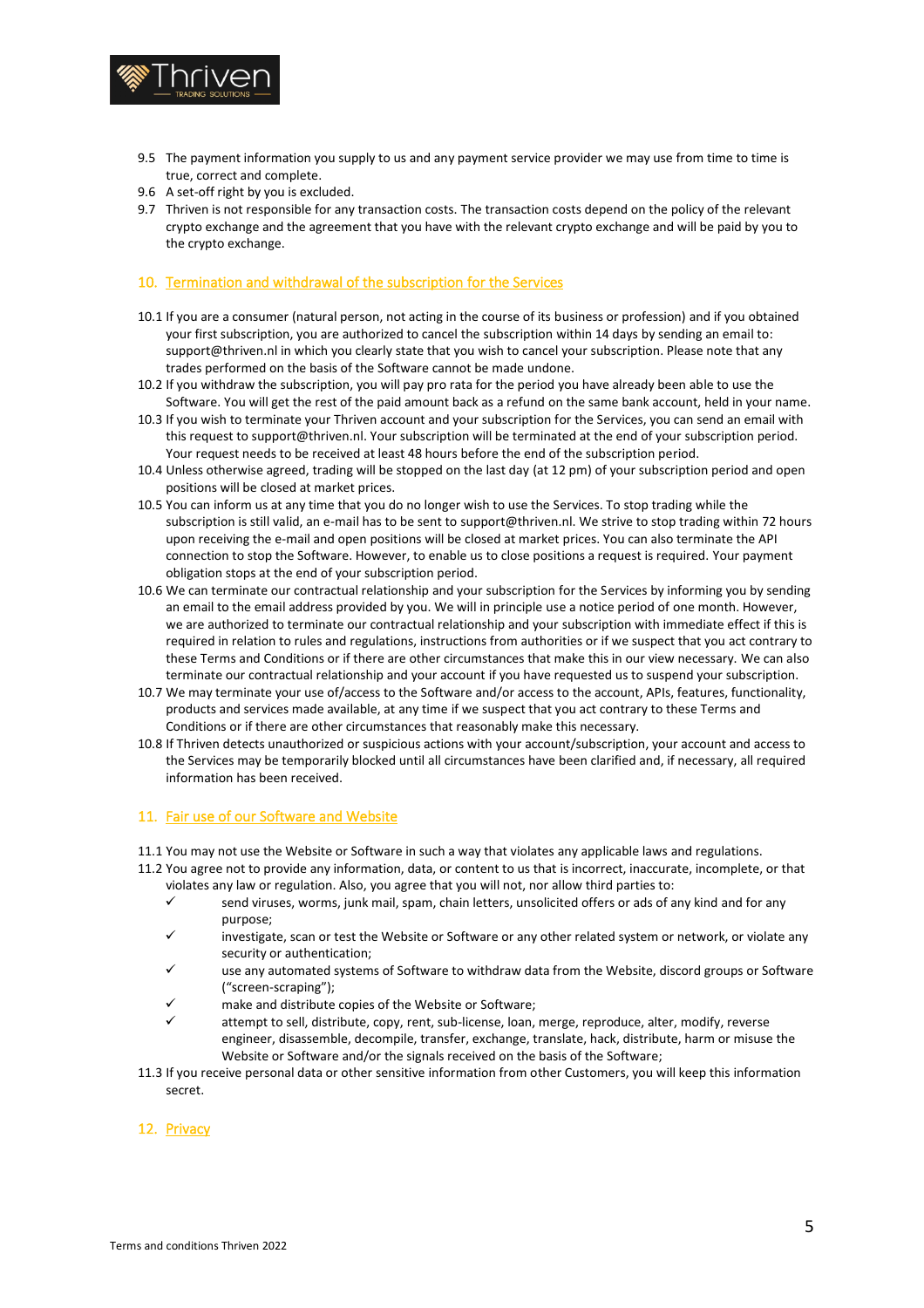

12.1 Thriven respects your privacy and abides by the EU General Data Protection Regulation (**GDPR**). When you use our Services, we will collect certain personal data from you. In our Privacy Policy you can read which personal data we collect and for what purposes. You can find our privacy policy at the Website.

## 13. Intellectual Property

- 13.1 All intellectual property rights in the Website and the Software, such as but not limited to patents, patent applications, trademarks, database rights, copyrights, domain names, licenses, know how, property rights and processes vest in Thriven or its licensors.
- 13.2 Upon accepting your order after receipt of your complete sign-up details, other requested information and your payment(s), Thriven grants you a non-exclusive, non-transferable, non-sublicensable, revocable, limited license to use the Software and only as permitted by these Terms and Conditions.
- 13.3 Thriven may revoke this license with immediate effect in the event that the Customer violate(s) this license or other obligations under these Terms and Conditions.

#### 14. Warranty Disclaimer and Availability of the Website and Software

14.1 You represent, warrant, and undertake to us that:

- ✓ You have full power and authority to accept these Terms and Conditions;
- ✓ If you represent a company, that you are fully authorised to represent the company;
- You understand and acknowledge that we do not warrant that the Software is suitable or appropriate for your needs and that you must obtain your own independent legal, tax and other advice;
- You accept these Terms and Conditions for your own interests and not on behalf of any third party;
- ✓ You will not violate any applicable laws by accepting these Terms and Conditions and by receiving and using our Services;
- You understand and acknowledge that while we make reasonable endeavors to ensure the accuracy of the information that we provide, and which in turn, is provided to you, neither we nor any of our directors, employees or agents make any representation or warranty, express or implied, as to the accuracy or completeness of such information;
- Any information provided by you to Thriven is true, complete, accurate, up to date and not misleading; and
- ✓ You shall provide all assistance reasonably requested by Thriven to enable Thriven to comply with its obligations on the basis of our contractual relationship and on the basis of applicable rules and regulations.

14.2 Thriven warrants, represents and undertakes that it shall provide the Software with reasonable care and skill. 14.3 Thriven provides no warranties or representations regarding the Software including but not limited to that;

- the Software will meet your requirements or that the Software is appropriate for use by Customers in all jurisdictions;
- the Software will be uninterrupted, timely, secure or defects-free;
- the results obtained from use of the Software will be accurate or reliable or stable over a longer period; or
- that any as well-known as still not detected defects will be corrected.
- 14.4 Thriven cannot and does not guarantee or warrant that files or data available for downloading from the internet or the Software will be free of viruses or other destructive code. You are solely and entirely responsible for your use of the Software and your computer, internet, and data security. To the maximum extent permitted by applicable law, Thriven, its respective directors, officers, employees and agents will not be liable for any loss or damage caused by denial-of-service attack, distributed denial-of-service attack, overloading, flooding, mailbombing or crashing, viruses, trojan horses, worms, logic bombs, or other technologically harmful material that may infect your computer equipment, computer programs, data, or other proprietary material due to your use of the Software or any services or items found or attained through the Software or to your downloading of any material posted on it, or on any third party platform linked to it.
- 14.5 The Website and Software are available on computers and handheld mobile devices running, for example, but not limited to, iOS or Android. Thriven will use reasonable efforts to make the Website and Software available at all times. However, the Customer acknowledges that the Website and Software are provided over the internet and mobile networks and thus the quality and availability of the Website and Software may be affected by factors outside Thriven 's reasonable control.
- 14.6 Thriven does not accept any responsibility whatsoever for unavailability of the Website and Software, or any difficulty or inability to download or access content, or any other communication system failure which may result in the Website or Software being unavailable.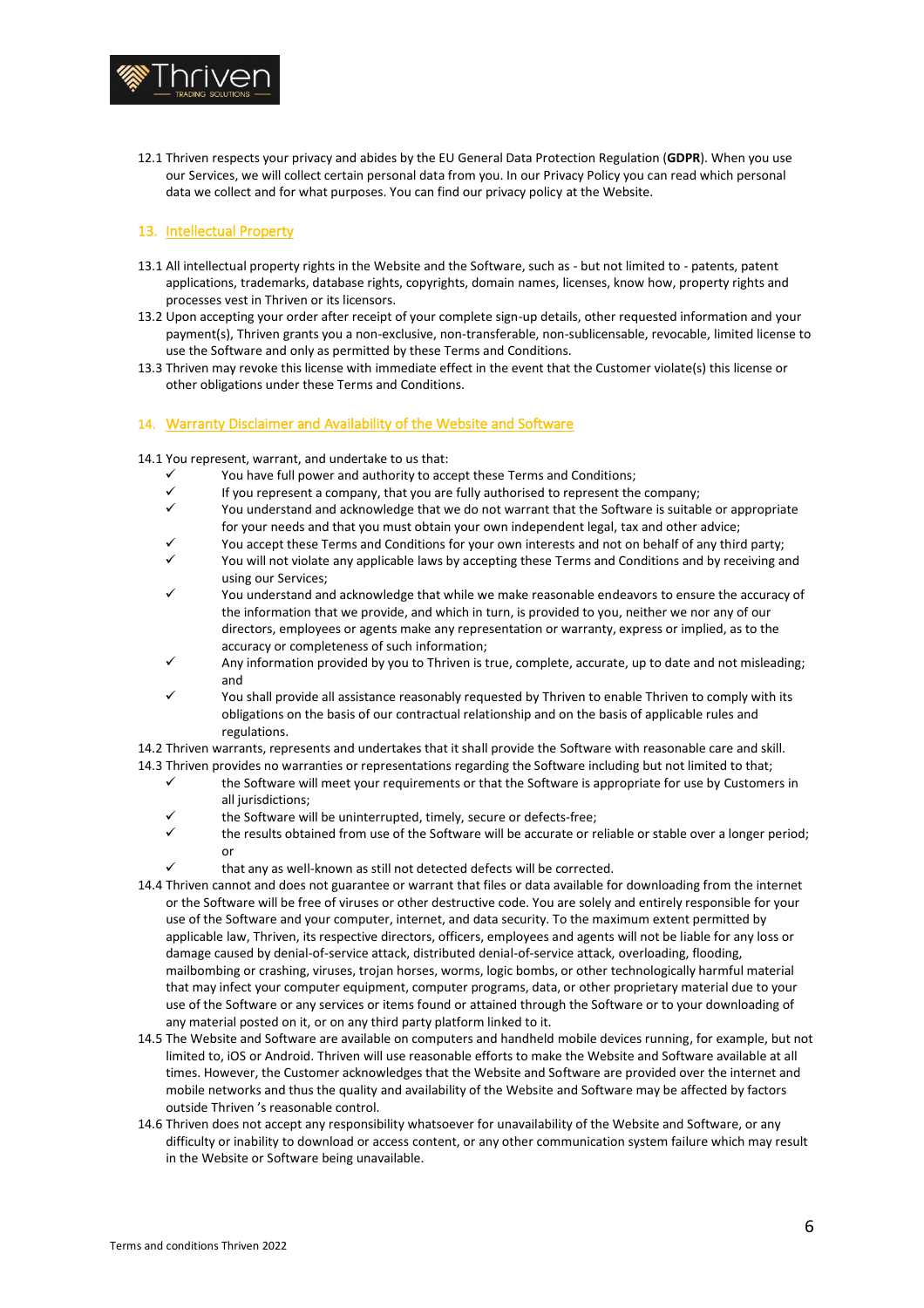

- 14.7 Thriven is not responsible for any support or maintenance regarding the Website or Software. Thriven may at its own discretion – update, modify, or adapt the Website or Software and their functionalities from time to time to enhance the user experience. Thriven is not responsible for any downtime resulting from these actions.
- 14.8 To the maximum extent permitted by applicable law, Thriven hereby disclaims all implied warranties regarding the availability of the Website and Software. The Website and Software are provided "as is" and "as available" without warranty of any kind.

## 15. Helpdesk and advise

- 15.1 Thriven has a helpdesk where you can ask questions about the Services. Thriven will only give advice about the functioning of the Services. Thriven explicitly does not:
	- provide Customers any personal advice on recommended settings for the Services;
	- provide Customers any personal financial advice.
- 15.2 All information, content and advise distributed by Thriven is general and contains in no way personal and/or financial advice. All use of these advices is at the sole risk of the Customer.

## 16. Risks

- 16.1 The Customer is aware of the risks associated with investing and trading the supported crypto assets and short selling and other relevant aspects in relation thereto.
- 16.2 The Customer is aware of the accompanying risks of possessing, trading and using cryptocurrencies and takes full responsibility for these risks.
- 16.3 The Customer is aware that Thriven is in no way liable for any losses and/or lost profits incurred by the Customer through trading the supported crypto assets.
- 16.4 The Customer declares that he can bear any financial loss due to the trading of the supported crypto assets.
- 16.5 Thriven is not obliged to monitor investments and/or to notify the Customer of any investment losses that the Customer may incur. Thriven is not obliged to notify the Customer if any positions in the Customer's account are or are likely to be automatically closed by the third party crypto exchange. Thriven cannot be held responsible for any losses or foregone profits. The Customer acknowledges to have been informed by Thriven with regard to the characteristics and risks that cryptocurrencies generally entail.

#### 17. Liability and indemnification

- 17.1 To the maximum extent permitted by applicable law you expressly understand and agree that Thriven and their respective directors, officers, employees or agents shall not be liable to you for any direct, indirect, incidental, special consequential or exemplary damages which may be incurred by you in connection with your use of the Website or Software, however, caused and under any theory of liability including, but not limited to, any loss of profit, lost opportunities, loss of data suffered, or other intangible loss unless it concerns intent or gross negligence.
- 17.2 The limitations on our liability to you in this section shall apply whether or not we have been advised of or should have been aware of the possibility of any such losses arising.
- 17.3 Thriven is not liable for third parties used by you in relation to the Software. You are aware that if you use a thirdparty crypto exchange, you can lose all your fiat or crypto amounts held at that exchange and you accept the risk.
- 17.4 Thriven is explicitly not liable for any damage if Thriven has terminated your subscription or (temporarily or not) has blocked your access to the Software.
- 17.5 Thriven explicitly is not liable for any damage if the API is disconnected or if the trades are not executed while the Software was connected or if open positions are not closed due to your manual interference or if trades are not executed due to external circumstances.
- 17.6 Thriven is not liable for individual differences in trading results between Customers due to, but not limited to, signal-to-action delays and the order matching mechanism provided by a third party crypto exchange and/or other third parties.
- 17.7 Thriven is not liable for any losses or changes on your Third party crypto account due to the fact that you did not adjust the trading amount in accordance with your subscription category held on the Third party crypto account in accordance with these Terms and Conditions.
- 17.8 Thriven cannot be held responsible for delayed or non-entry of orders in the market and for any losses or lost profits resulting from this.
- 17.9 To the maximum extent permitted by applicable law, you agree to defend, indemnify, and hold harmless Thriven, its affiliates, and their respective directors, officers, employees, agents, service providers, contractors, licensors, suppliers, successors, and assigns from and against any claims, liabilities, damages, judgments, awards, losses, costs, expenses, or fees (including reasonable attorneys' fees) arising out of or relating to your breach of these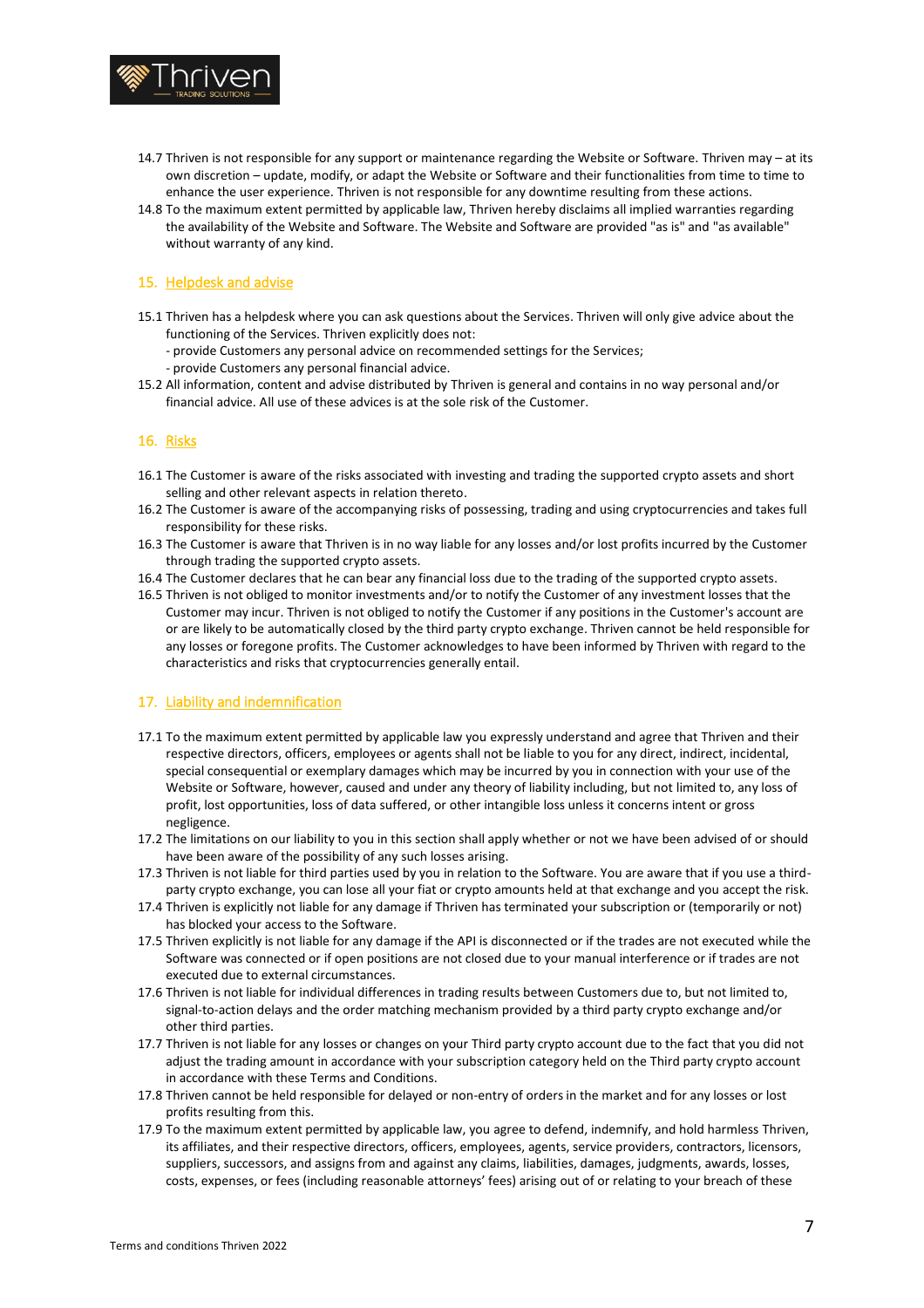

Terms and Conditions or your use of the Software, including, but not limited to, your submissions, any use of the content, services, and products other than as expressly authorized in these Terms and Conditions.

#### 18. Miscellaneous

- 18.1 Thriven reserves the right to change these Terms and Conditions. If we change these Terms and Conditions in a significant way, we will notify Customers by e-mail and post a notification on our Website along with the updated Terms and Conditions. By continuing to use (part of) the Services, you acknowledge the most recent version of these Terms and Conditions.
- 18.2 Thriven may assign or transfer all or part of its rights and obligations on the basis of the contractual relationship with you, including these Terms and Conditions to a third party. The Customer gives its consent in advance to such assignments and/or transfers.
- 18.3 The Customer cannot transfer the rights and obligations from these Terms and Conditions to third parties.
- 18.4 Thriven is authorized to communicate in English and/or Dutch and to communicate electronically only.

#### 19. Severability

19.1 The invalidity or unenforceability of any provision of these Terms and Conditions shall not affect the validity or enforceability of any other provision of these Terms and Conditions. Any such invalid or unenforceable provision shall be replaced or be deemed to be replaced by a provision that is considered to be valid and enforceable and which interpretation shall be as close as possible to the intent of the invalid provision.

#### 20. Applicable law and jurisdiction

- 20.1 These Terms and Conditions and our contractual relationship is governed by Dutch law.
- 20.2 The Amsterdam court is competent in relation to any disputes with respect to our contractual relationship, including these Terms and Conditions, unless mandatory law requires otherwise.

#### 21. Complaints, comments and suggestions

21.1 Thriven strives to give you optimal service. If you have a complaint, comment or suggestion, you can contact us at support@thriven.nl. Please provide us with your contact details, and a clear description and reason for your complaint, comment or suggestion. Complaints are usually processed within 7 working days.

#### 22. Disclaimer

- 22.1 Thriven provides the Software. We do not provide financial advice, investment advice, legal advice, tax advice or any other professional advice. We are not a broker or portfolio manager.
- 22.2 Thriven is not supervised by Dutch Central Bank, the Netherlands Authority for the Financial Markets or any other supervisory authority.
- 22.3 You acknowledge and agree that Thriven is not responsible for your use of any information that you obtain on/via the Software. Your decisions made in reliance on the products or services or your interpretations of the data are your own for which you have full responsibility. You expressly agree that your use of the Software is at your sole risk.
- 22.4 Thriven will try to represent all information shared by Thriven on the Website and in other services and/or products as good as possible. The user acknowledges and accepts that the information may be subject to change and/or may no longer be correct.
- 22.5 Thriven acknowledges and accepts that investing involves risks and that Thriven, its employees and/or its internal/external employees cannot be held liable in any way for the consequences of the information, tips, reports and/or shared via the Website or any other communication channels of Thriven. The Customer acknowledges and accepts that he / she is personally responsible for the choices he/she makes and is aware that it is strictly forbidden to reproduce, disclose and/or publish the information, tips, reports and products. in one way or another to make known to third parties.
- 22.6 The Customer acknowledges and agrees that the Customer may lose some or all of its assets. Crypto assets are a relatively new, insufficiently tested technology. In addition to the risks included herein, there are other risks associated with your use of the Services, and the purchase, holding and use of crypto assets, including those that Thriven cannot anticipate. The Customer acknowledges and agrees that it is also a risk to hold crypto assets with a third party, such as a crypto exchange. Such risks may further materialize as unanticipated variations or combinations of the risks discussed herein.